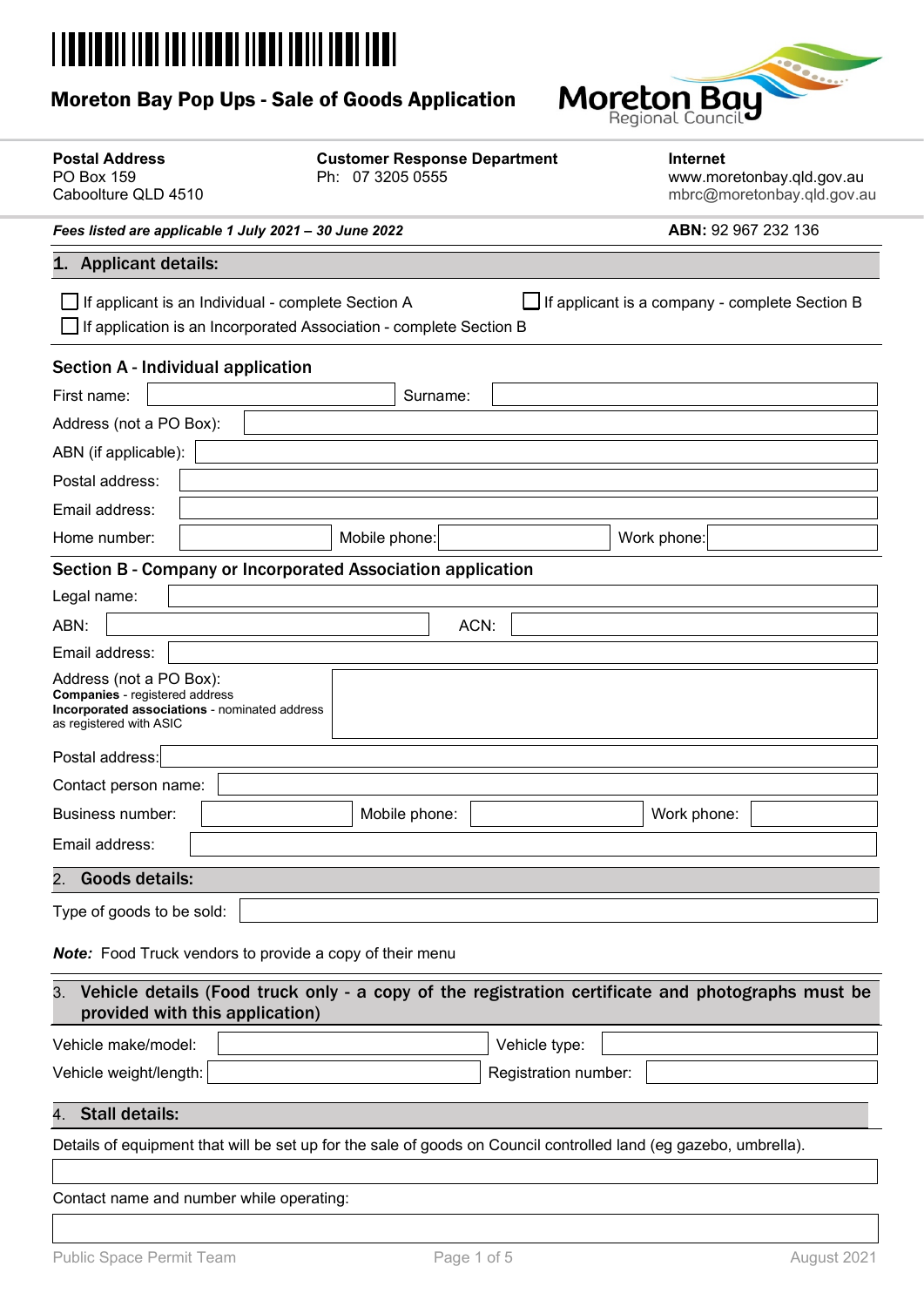## 5. Conditions for Sale of Goods:

## **Schedule A**

### **Standard Conditions**

- (a) the approval holder must maintain a public liability insurance policy to the value of \$20,000,000; and
- (b) the approval holder must indemnify and keep indemnified the local government against claims for personal injury (including death) and damage to property (including economic loss) arising by, through or in connection with the approval; and
- (c) if the approval holder or their employee or their agent damages the road, or any public infrastructure within the road or on a local government controlled area, it must –
	- (i) take immediate steps to make the area safe and maintain the area in a safe condition until all necessary repairs are affected; and
	- (ii) report all damage to the local government; and
	- (iii) provide payment to the local government to have all damage rectified or with the local government's prior approval carry out repairs at its own expense to the satisfaction of the local government; and
- (d) if the approval holder abandons the temporary business site or the approval is cancelled, the approval holder must take immediate steps to remove any vehicle or structure associated with the business and reinstate the site to a condition which satisfies the local government; and
- (e) the approval holder must keep the temporary business site in a clean and tidy condition and must comply with notices from the local government to steam clean the site within the time specified within the notice; and
- (f) the approval holder must comply with the operating hours and dates of operation, and location of the temporary business site specified on the approval; and
	- All temporary business sites other than those identified in the Redcliffe Foreshore Master Plan must not be established within 500 metres of existing -
		- (a) commercial premises, a shopping centre or another roadside vending stall selling the same or similar goods; or
		- (b) a school; or
		- (c) a public swimming or recreational facility or ground where sport is played, and the same or similar goods are sold at that facility; or
		- (d) a place where a fete or market is operating unless the temporary business stall is part of the fete or market; and
	- (ii) must maintain a pedestrian way width of 2.0 metres on the footpath, unless specified otherwise in the conditions of the approval; and
	- (iii) if established on a footpath, must not be sited in a manner that requires pedestrians using the footpath to move out from under a shop awning over the footway; and
	- (iv) must not obstruct access to property; and
	- (v) must not interfere with the movement or line of sight of vehicular and pedestrian traffic; and
- (g) all goods, equipment, materials and rubbish must be removed from the temporary business site each day at the close of business; and
- (h) the operator must not cause or permit any amplified music or other noise associated with the operation of the operator's temporary business site to be emitted so as to be a nuisance, and any such music or other noise is a nuisance if at any time, the adjusted average noise level emitted from the temporary business site exceeds 60db(A), measured at any affected place (see Environmental Protection (Noise) Policy, 2008); and
- (i) flammable liquids, poisons or other dangerous goods must not be displayed or stored in, or on, a temporary business site; and
- (j) any umbrella approved to be used with a stall or stand must have a minimum clearance above the footpath of 2.2 metres measured perpendicular from the lowest point of the extended arms (spokes) of the umbrella, and the umbrella is to be securely anchored, and must be removed in times of high wind or as directed by an authorised person; and

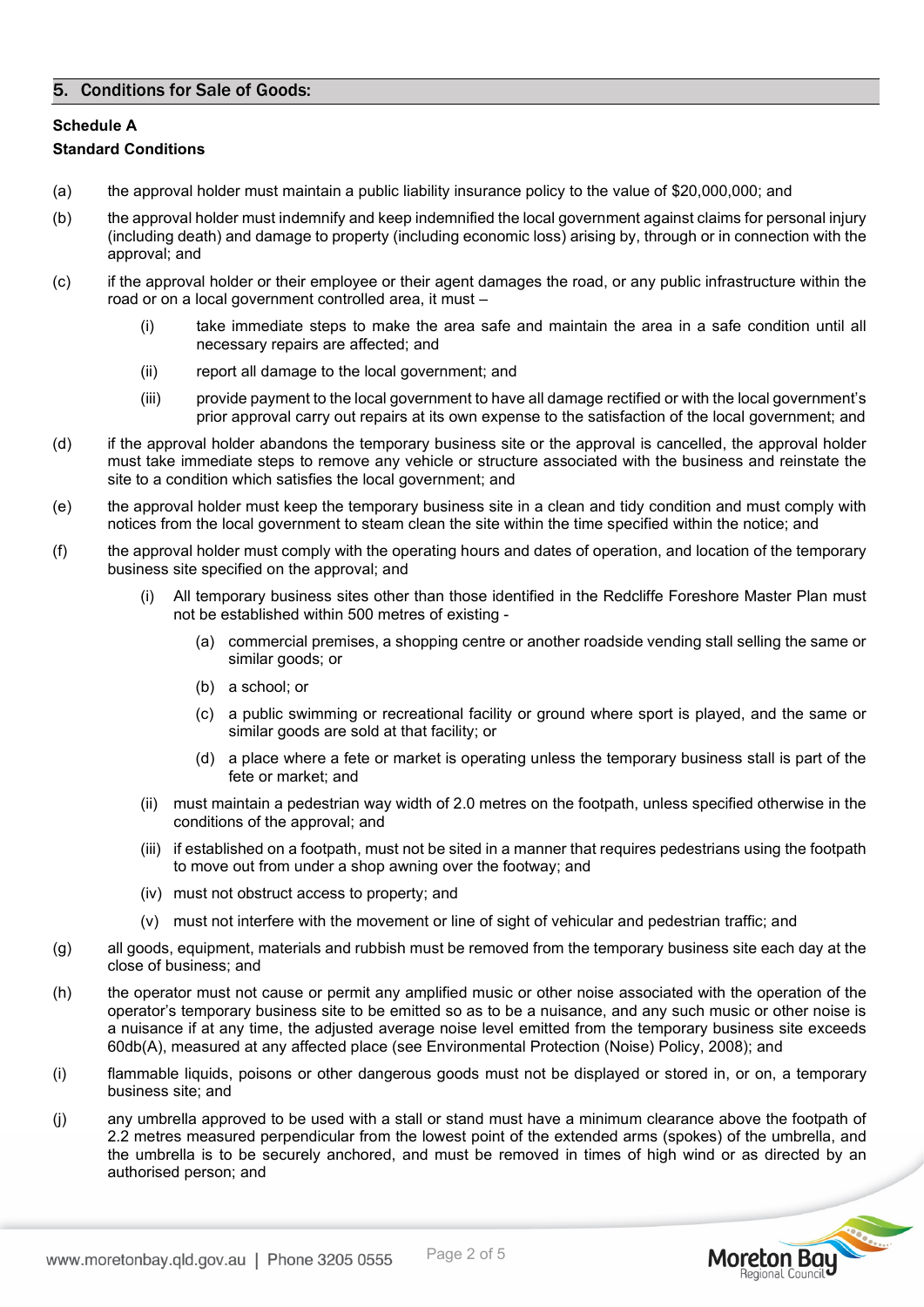- (k) approved signage for the temporary business site must be contained wholly within the site, and the placement of signage must not obstruct pedestrians or other traffic; and
- (l) the approval holder must comply with any other conditions that the local government considers necessary.

For conditions identified in the Redcliffe Foreshore Master Plan please refer to: [Redcliffe Foreshore Masterplan &](https://www.moretonbay.qld.gov.au/files/assets/public/services/publications/redcliffe-foreshore-master-plan.pdf)  Activation Strategy (moretonbay.gld.gov.au)

For sites identified in the Redcliffe Foreshore Master Plan please refer to: [moreton-bay-pop-ups-guideline.pdf](https://www.moretonbay.qld.gov.au/files/assets/public/services/licence-regulations/moreton-bay-pop-ups-guideline.pdf)  [\(moretonbay.qld.gov.au\)](https://www.moretonbay.qld.gov.au/files/assets/public/services/licence-regulations/moreton-bay-pop-ups-guideline.pdf)

#### **Schedule B**

#### **Additional Conditions**

- (a) the area immediately adjacent to the business is to be kept clean at all times by the approval holder; and
- (b) the approval holder is responsible for the provision of adequate and appropriate refuse containers for patron use, and the proper disposal of wastes generated by the business; and
- (c) local government footpath waste receptacles are not to be used by the business for waste disposal; and
- (d) no liquid wastes are to be discharged onto the road, footpath or street drainage system; and
- (e) in accordance with section 5(1)(d) the local government may allow the approval holder to carry out rectification works at their expense for damage caused to the road or any public infrastructure if this is appropriate in the circumstances.

#### **Schedule C**

#### **Specific Conditions - additional conditions may be added after the application has been assessed**

- (a) the approval holder must not undertake the approved activity in a way that contravenes a Public Health Direction given by the Chief Health Officer, under section 362B of the Public Health Act 2005, to assist in containing, or to respond to, the spread of COVID-19 in the community; and
- (b) special mowing or additional servicing of the area is not provided. Council maintains its parks and gardens on a routine maintenance schedule; and
- (c) to ensure safety of the general public and to avoid potential damage to the park surfaces, no vehicles may drive or park on grassed areas unless approved as part of this application. All vehicles onsite must be parked lawfully; and
- (d) electricity access is not provided unless approved as part of this application; and
- (e) water access is not provided unless approved as part of this application; and
- (f) the insertion of stakes or pegs into the surface is not permitted. All temporary structures must be self-supporting and weighted down; and
- (g) fireworks are not permitted; and
- (h) alcohol is not permitted to be consumed in public parks in accordance with Queensland State Law; and
- (i) pathways and walkways must not be obstructed to ensure the safe passage of the general public during the activity; and
- (j) the approval holder must maintain a pedestrian way width of 2.0 metres on the footpath, unless specified otherwise in the conditions of the approval; and
- (k) if activity is established on a footpath, the activity must not be sited in a manner that requires pedestrians using the footpath to move out from under a shop awning over the footway; and
- (l) the activity must not obstruct access to property; and
- (m) the activity must not interfere with the movement or line of sight of vehicular and pedestrian traffic; and
- (n) the approval holder/operator must familiarise themselves with the conditions for the program as identified in the Moreton Bay Pop Ups Guideline on Council website; and

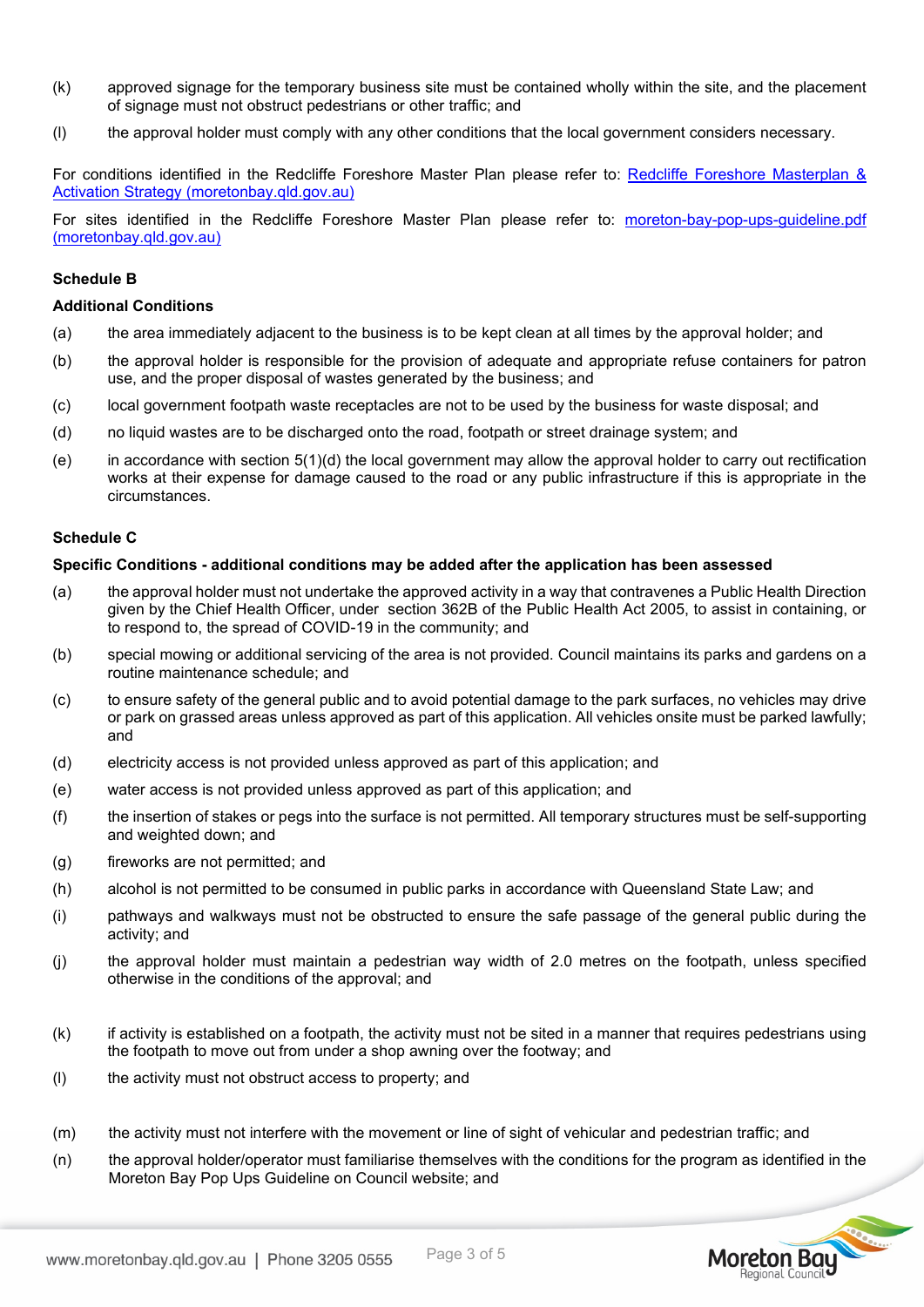(o) the approval holder/operator must familiarise themselves with the 'site specific conditions' as displayed on the site plans for each Moreton Bay Pop Ups location on the Council website to ensure that conditions are followed

| 6. Checklist for application:                                                                                                                                                                                                               |
|---------------------------------------------------------------------------------------------------------------------------------------------------------------------------------------------------------------------------------------------|
| Payment of Non-refundable Application Fee of \$183.00 - this fee will be invoiced (the Moreton Bay Pop Ups<br>program is a pilot trial program as part of the Public Lands Activation Strategy and Redcliffe Foreshore Master<br>Plan)      |
| Renewal Approval fee of \$61.00. The annual renewal period is 01 October - 30 September. A Renewal Notice<br>will issue annually in September. (Renewal Approval fee to be paid in conjunction with Annual Commercial<br>$fee.$ )           |
| Evidence of a current Public Liability Insurance Policy to the value of \$20,000,000                                                                                                                                                        |
| Completed Indemnity section (page 4 of this Application Form)                                                                                                                                                                               |
| Food Truck Operators - copy of registration details and photographs of vehicle                                                                                                                                                              |
| Food Truck Operators - copy of the licence required under the Food Act 2006 for the storing, handling, serving<br>or supplying of the food for sale plan/s identifying the area/s where the temporary business site is to be<br>established |
| Food Truck Operators - copy of menu showing food and drink offerings;                                                                                                                                                                       |
| Activity Vendor - a detailed diagram of the stall set up and plan/s identifying the area/s where the temporary<br>business site is to be established                                                                                        |
| Other relevant Local, State and Federal licence/registrations/approval requirements eg Blue Card, Marine Park<br>Permit applicable to your proposed operation etc                                                                           |
| Confirm I have read and understood Schedule A, B and C conditions                                                                                                                                                                           |

## 7. Declaration of applicant:

I acknowledge the information provided in this application is, to my knowledge true and correct.

Signature: | Note: | Date: | Date: | Date: | Date: | Date: | Date: | Date: | Date: | Date: | Date: | Date: | Date: | Date: | Date: | Date: | Date: | Date: | Date: | Date: | Date: | Date: | Date: | Date: | Date: | Date: | D

#### *Privacy Statement*

*Moreton Bay Regional Council is collecting your personal information for the purpose of assessing your application for the operation of a Public Place*  Activity. Council will use your personal information to update Council's customer information records and may contact you about other functions and *services of Council.*

#### 8. Indemnity for Approvals granted under a Moreton Bay Regional Council Local Law:

In consideration of Moreton Bay Regional Council ("Council"), giving approval for:

| (Name of activity to which the approval relates) ("the Activity") |  |
|-------------------------------------------------------------------|--|
| At:                                                               |  |
|                                                                   |  |
| (Address/area where the activity is to be undertaken)             |  |
|                                                                   |  |
|                                                                   |  |

#### *(Applicant)*

1. Agree to indemnify Council and keep it indemnified against any claim, demand, action, suit or proceeding that may be made or brought against Council, its employees, contractors and elected members for personal injury to or death of any person or loss of or damage to any property caused by, arising out of or as a consequence of the Activity;

2. Acknowledge that Council has not made any claim, statement or inference with regard to the suitability of the facility or land for the Activity and I have satisfied myself in this regard.

| Name of Applicant: |                           |  |
|--------------------|---------------------------|--|
| Signature:         | <b>Dot</b><br><b>Dalc</b> |  |